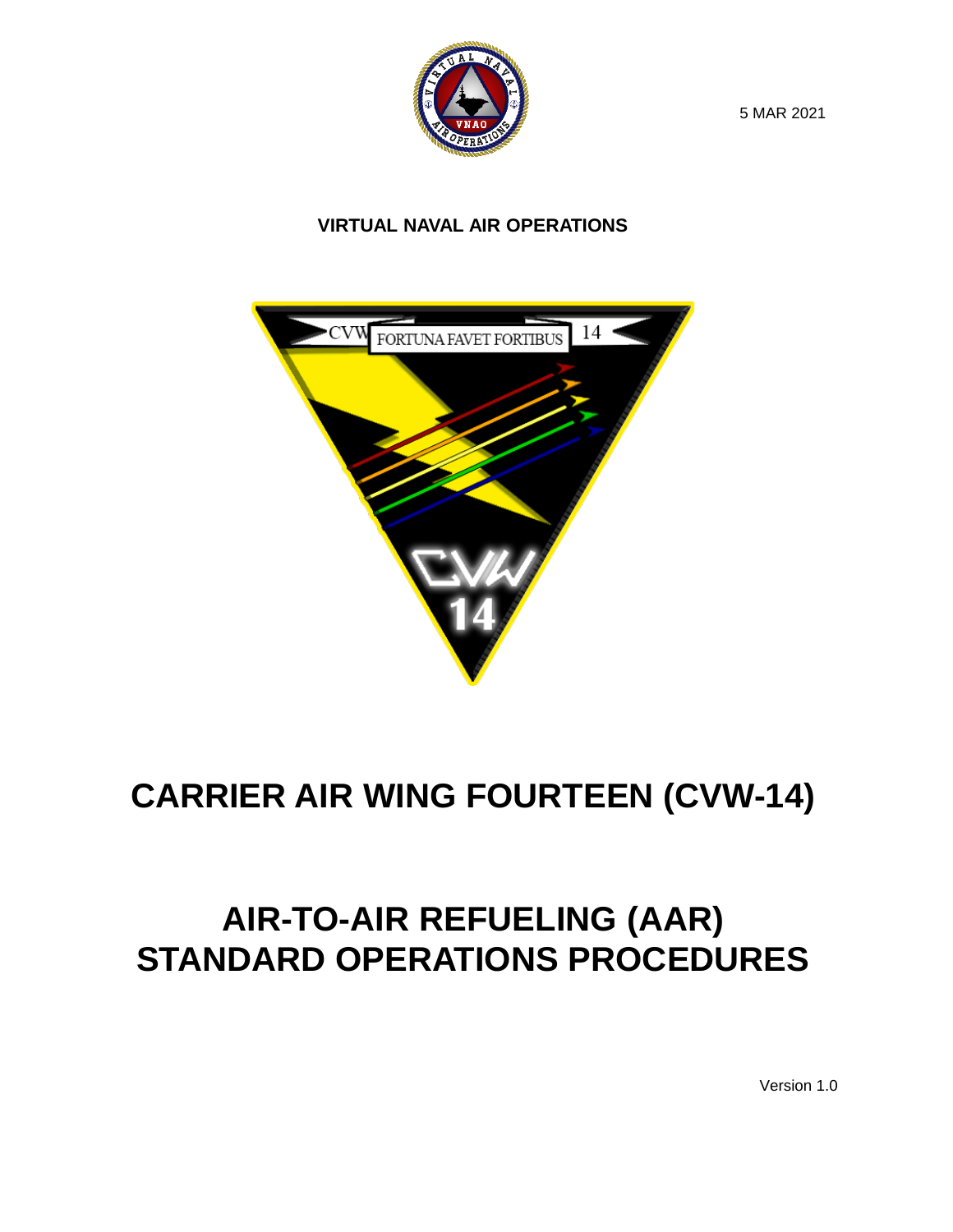## 1. INBOUND TO TANKER



#### **NOTES:**

- Establish radar/SA contact within 20 NM of tanker
- Start Rendezvous, Intercept of Tanker by 20 NM
- Set up avionics and displays as desired for refueling operations.
- Establish rejoin from the tanker in Left Echelon approximately 1 NM from the tanker, 1,000 Ft below, on proper port side bearing line. It is important to perform tanker rejoining operations BELOW tanker altitude as altitudes above the tanker are reserved for aircraft departing the vicinity of the tanker.
- To assist with safe, but expediate rejoin, it is recommended to use 10 KTS of closure for every .1 NM away from the carrier. At any point, do not exceed 200 of closure

- Make initial "Inbound" call to the contact with the tanker no later than 20 NM
- Flight Lead: Call "Visual" when tanker is sighted within 5 NM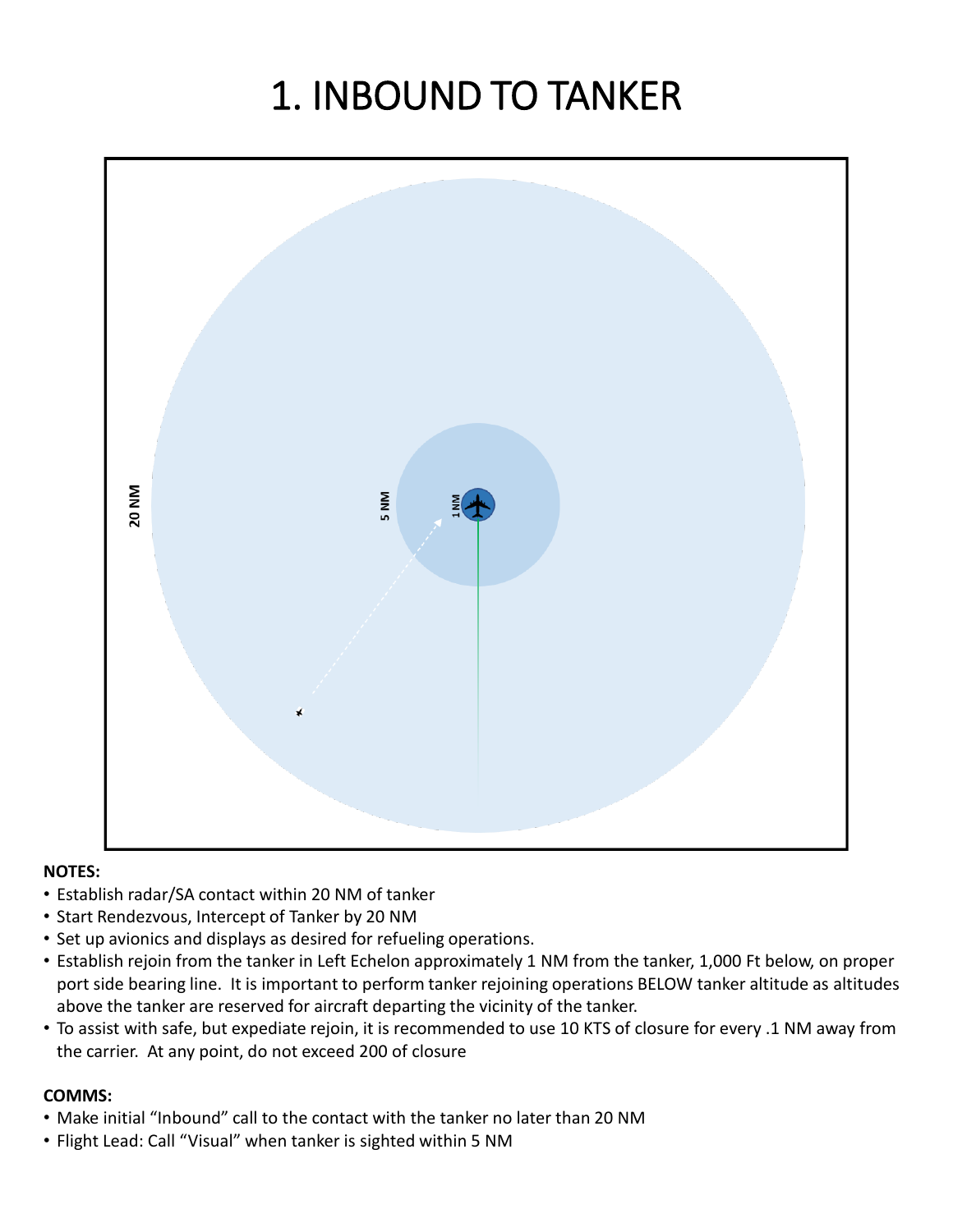# 2. TANKER INTERCEPT



#### **NOTES:**

- Tanker Rejoin Position: Approx. 1 NM port side of the tanker, 1000 feet below tanker's orbiting altitude
- Advise use of Air-To-Air Radar to coordinate rejoin to this position
- Once established in Tanker Rejoin Position, configure aircraft for Air-To-Air Refueling Operations by ensuring the following:
	- Radar OFF or STBY
	- Master Arm SAFE
	- Master Mode NAV
	- ECM OFF or STBY
	- Navigation Lights AS REQ.

- Flight Lead: Call "(Flight), Echelon Left" once established in Tanker Rejoin Position.
- Flight Lead: Announce "(Flight ) Moving to Port Side Observation" if station is clear, otherwise remain in Tanker Rejoin Position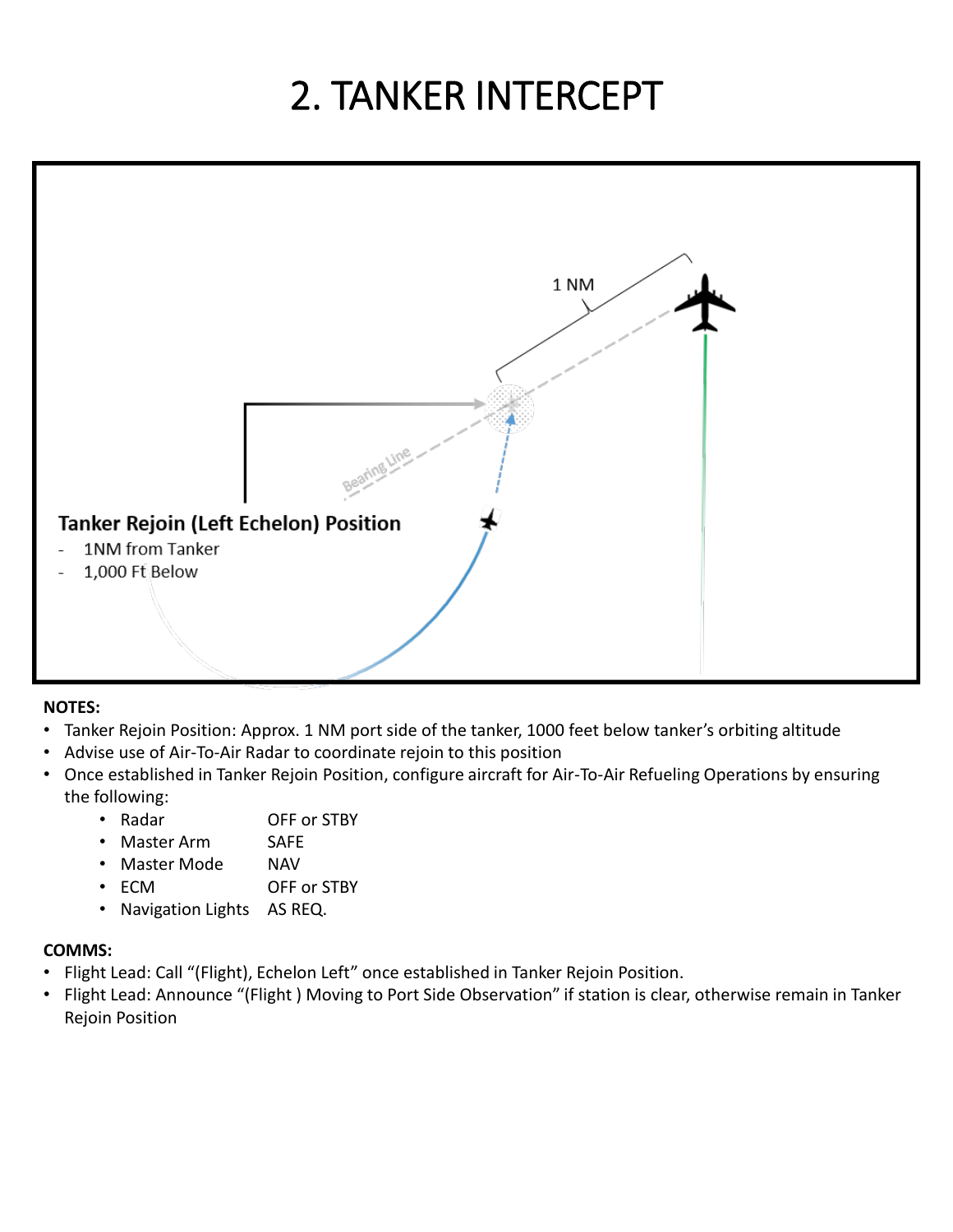### 3. BEARING LINE REJOIN TO PORT OBSERVATION



#### **NOTES:**

- Portside Observation Position:
	- KC-135: Proper sight picture achieved when in line with tankers leading edge, and abeam with the tanker's horizontal stabilizer
	- KC-130: Proper sight picture achieved when the outboard propeller spinner is superimposed over the last digit of the three-digit MODEX located behind the tanker's cockpit

- Flight Lead: Call "(Flight) Port Side Observation" once properly established in the Port Side Observation Position.
- Once flight is in Port Side Observation, aircraft side numbers will be used for communications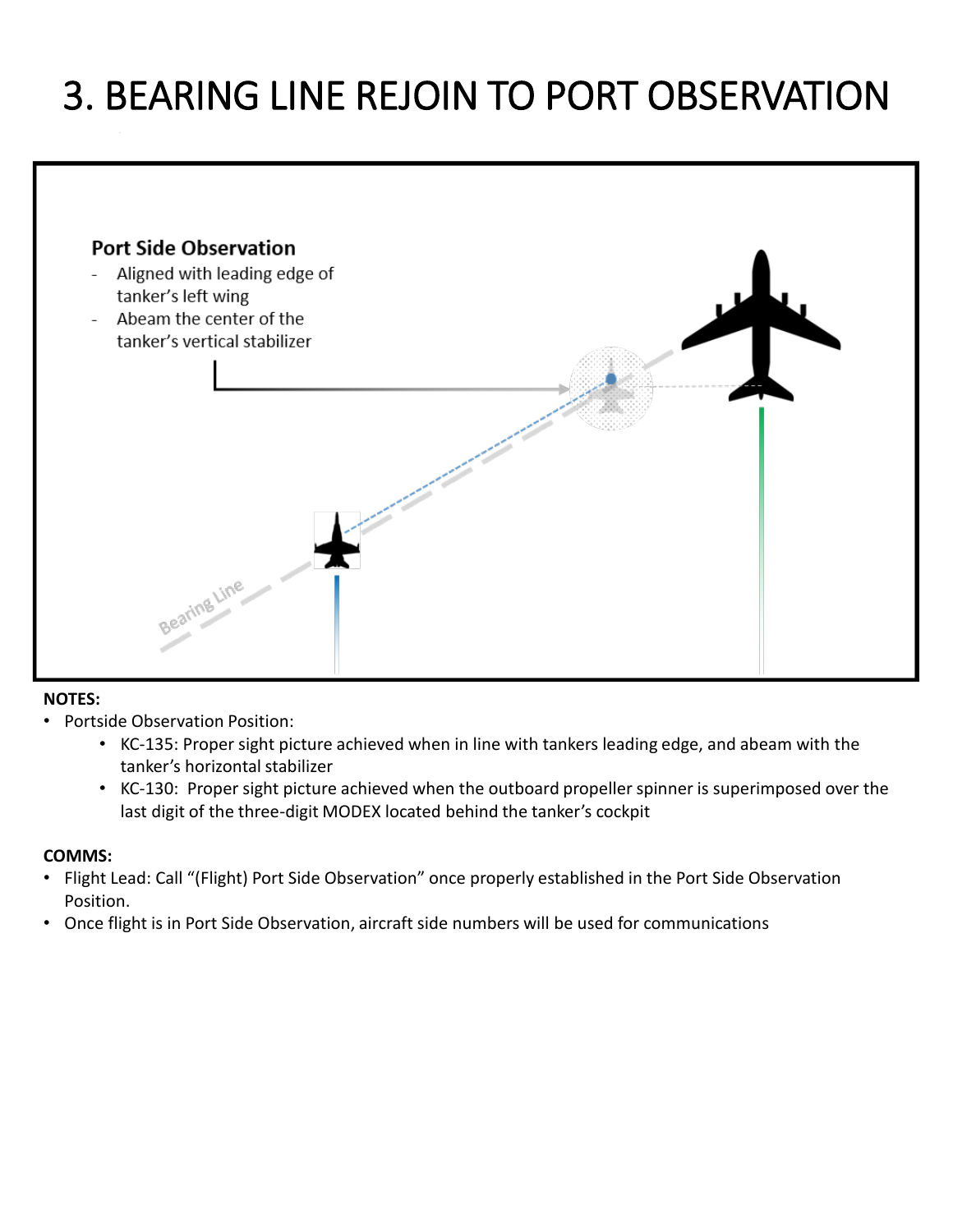### 4. CLEARED TO PRE-CONTACT



#### **NOTES:**

- Once stabilized in Port Side Observation, and the refueling station is clear of refueling aircraft, transition from Port Side Observation to the Pre-Contact position
- Extend the Refueling Probe
- Remaining aircraft in the formation will continue to "collapse" the formation in the Port Side Observation position
- During Night Refueling Operations, delay transitioning from Port Side Observation to Pre-Contact until tanker is straight and level flight. Avoid transitioning during turns, climbs or descents.

#### **COMMS:**

• Aircraft in transition: Announce "(Side Number) moving to Pre-Contact"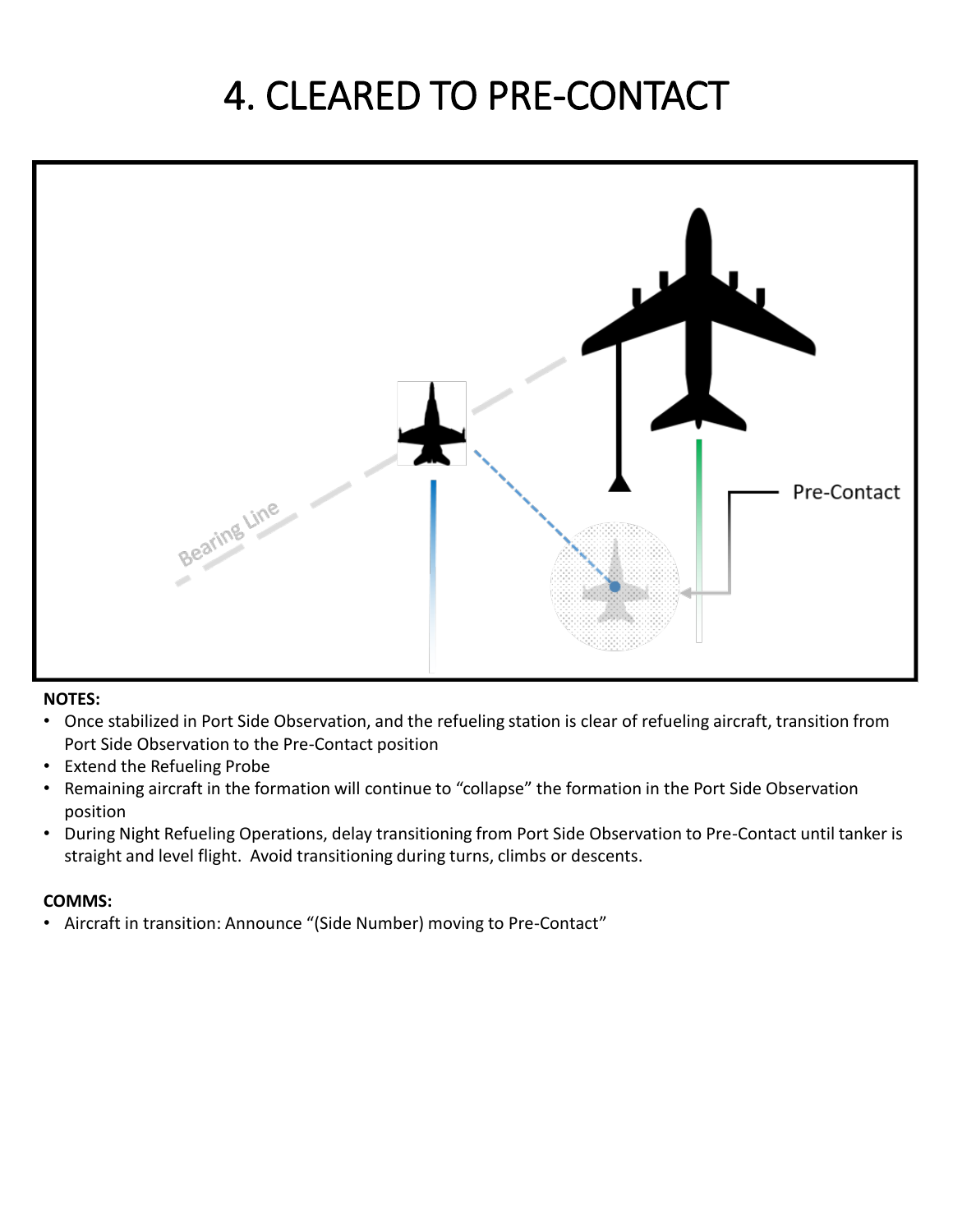## 5. CONTACT



#### **NOTES:**

- Once stabilized in the Pre-Contact Position, call "Ready Pre-Contact" via the in-game communications menu. This will cause the tanker to extent the hose and basket
- Proceed to made a connection with the tanker to start refueling
- Once refueling is complete, retract the refueling probe while still connected to the basket. This will abort the refueling process, retract the hose, and re-open the station for the next aircraft. If unable to do this, select the "Abort" option from the refueling communications menu to accomplish the same effect
- Once confirming area is visually clear, retract refueling probe, and transition to the tanker's Starboard Side Observation Position

#### **COMMS:**

• Once refueling is complete, Refueling Aircraft shall announce: "(Side Number), satisfied, moving to Starboard Observation"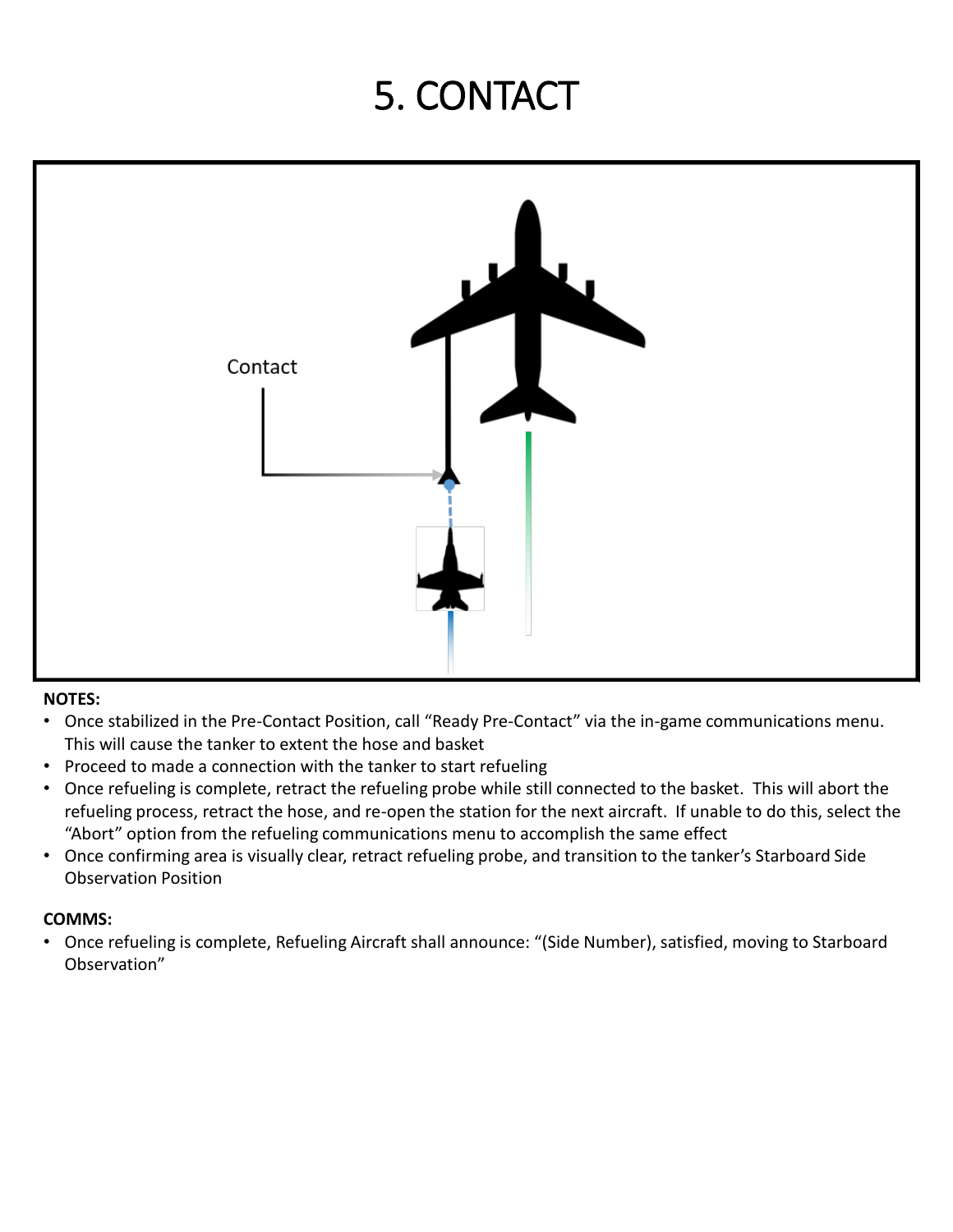### 6. SATISFIED/ CLEARING TO STARBOARD OBSERVATION



#### **NOTES:**

• Why transitioning to Starboard Side Observation, perform a "U" shaped maneuver with the aircraft to clear the refueling post. First ease aft and down of the tanker to create separation. Be sure to descend below any other aircraft that may be refueling on the adjacent basket. Next, slowly transition to the right of the tanker, toward the Starboard Side Observation Position. Lastly, slowly climb and increase speed to establish proper positioning in the Starboard Side Observation Position. The sight picture for Starboard Side Observation is the same as it is for Port Side Observation, but on the other side of the tanker.

#### **COMMS:**

• Once in Starboard Side Observation, transitioning aircraft will announce: "(Side Number), Starboard Observation"